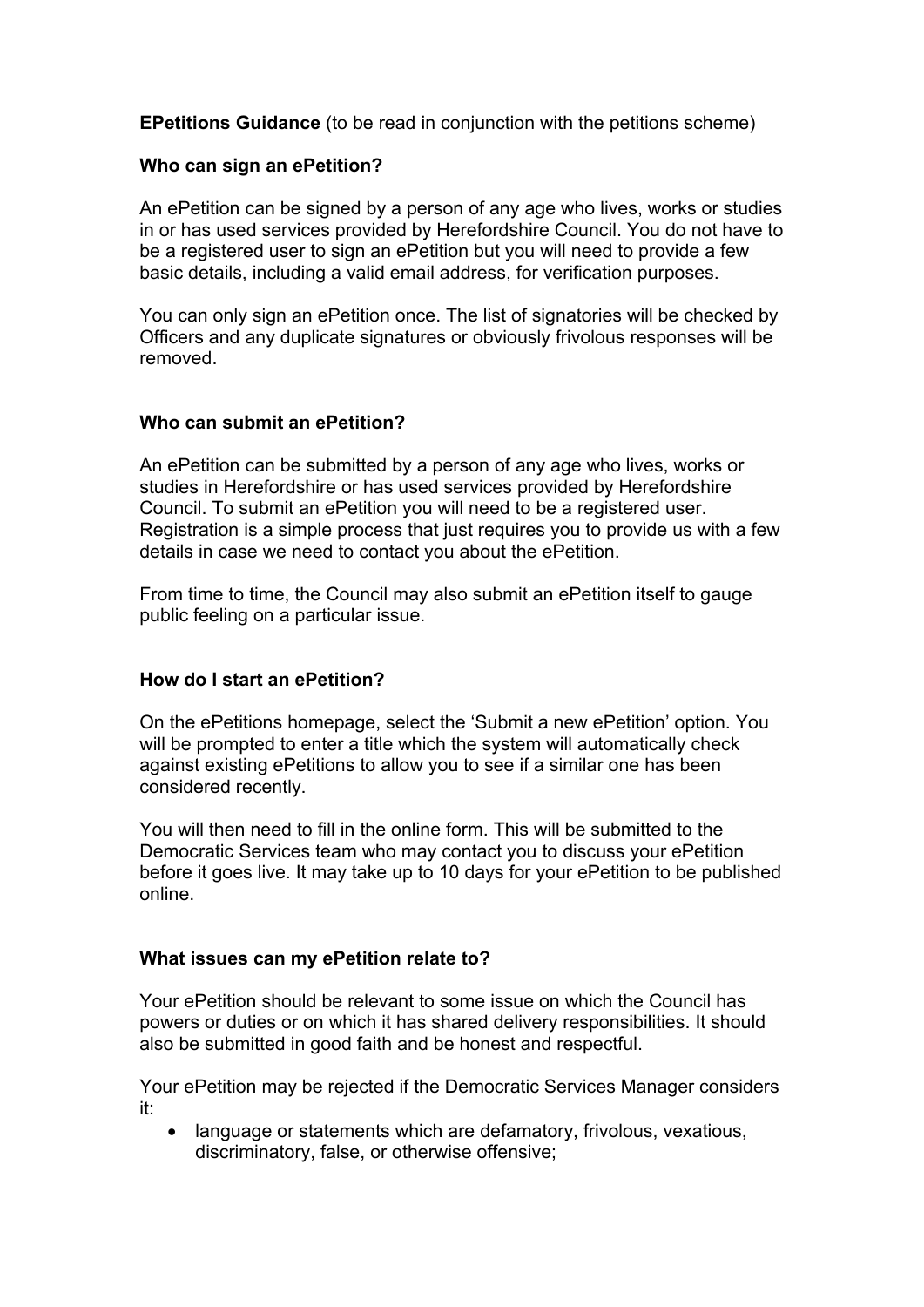- requests to the council to disclose information as other processes exist to access information (see [https://www.herefordshire.gov.uk/info/200148/your\\_council/15/access\\_t](https://www.herefordshire.gov.uk/info/200148/your_council/15/access_to_information/2) [o\\_information/2](https://www.herefordshire.gov.uk/info/200148/your_council/15/access_to_information/2) ) ;
- naming individuals, or providing information where they may be easily identified, e.g. individual officers of public bodies;
- accusations of criminality;
- advertising statements;
- reference to an issue which is currently the subject of a formal council complaint, Local Government Ombudsman complaint or any legal proceedings; or
- matters for which there are other statutory processes (such as planning or licensing applications, traffic regulation orders, or statutory petitions for a referendum).

During politically sensitive periods, such as prior to an election, politically controversial material may need to be restricted.

The Council accepts no liability for the petitions on these web pages. The views expressed in the petitions do not necessarily reflect those of the Council.

If your ePetition is about something over which the Council has no direct control (for example the local railway or hospital) we will consider making representations on behalf of the community to the relevant body.

If we feel we cannot publish your ePetition for some reason we will contact you to explain. You will be able to change and resubmit your ePetition if you wish. If you do not do this within 10 days a summary of the ePetition and the reason why it has not been accepted will be published under the 'rejected petitions' section of the website.

# **What information should my ePetition contain?**

Your ePetition will need to include:

- $\bullet$  A title.
- A statement explicitly setting out what action you would like the Council to take.
- Any information which you feel is relevant to the ePetition and reasons.
- Why you consider the action requested to be necessary. You may include links to other relevant websites.
- A date for when your ePetition will go live on the website. It may take Democratic Services up to 5 working days to check your ePetition request and discuss any issues with you so please ensure that you submit the request in sufficient time to allow the ePetition to go live on your required date.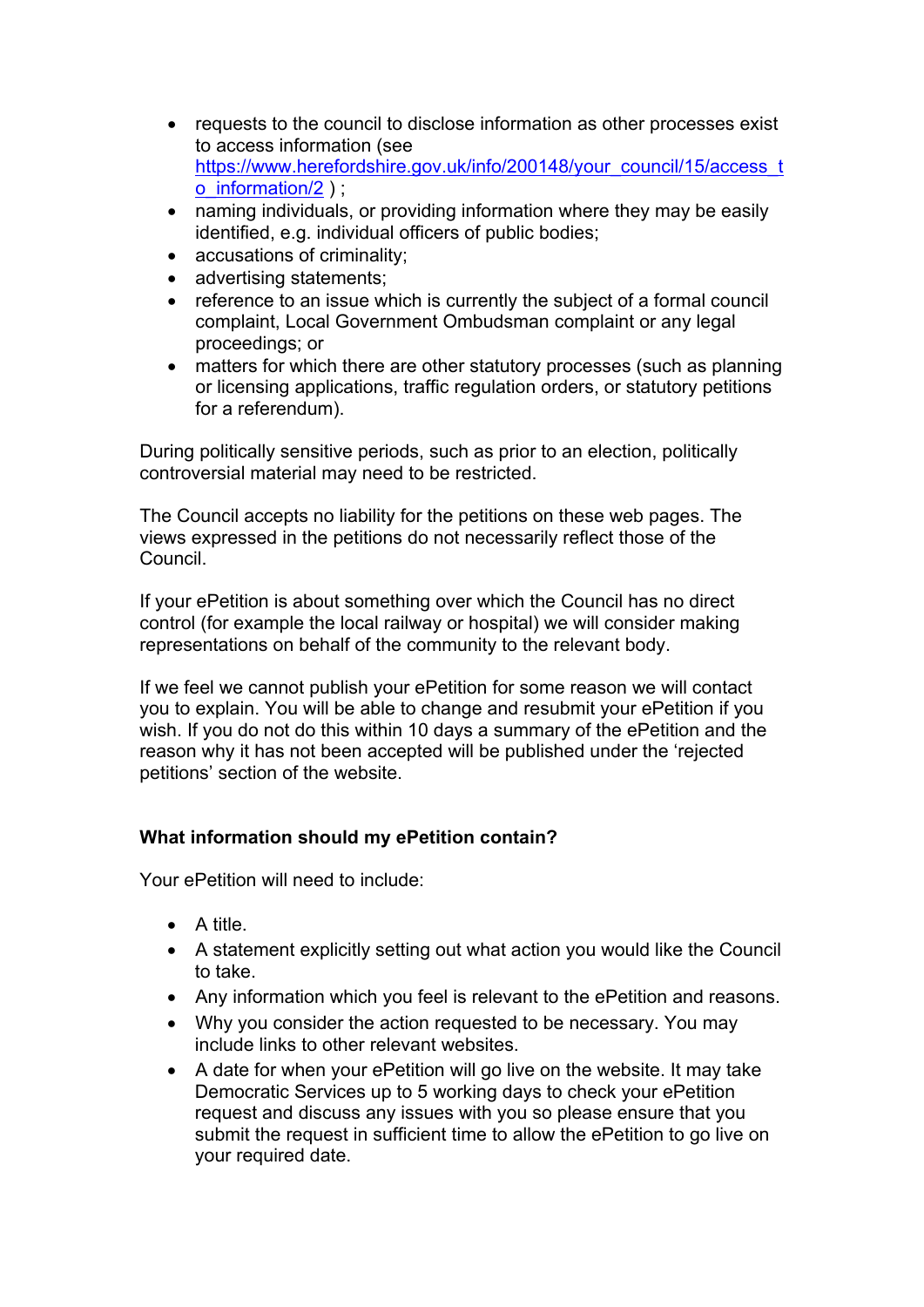• A date for when your ePetition will stop collecting signatures. Most petitions run for 6 months but you can choose a shorter or longer timeframe, up to a maximum of 12 months.

As lead petitioner, your name will be displayed with your ePetition on the website.

If you are having trouble submitting an ePetition or would like further advice and information then please contact the Democratic Services team (details below) and we will be happy to assist you.

## **Promoting your ePetition**

Whilst the Council will host ePetitions on its website, it is for the lead petitioner to spread the word about their ePetition.

### **What happens when the ePetition is complete?**

When the ePetition reaches its closing date, you will no longer be able to sign it online. The list of signatories will be collated by Democratic Services and you will be contacted regarding the submission of the completed ePetition within 10 working days of the closing date.

### **What will happen to the ePetition once it is submitted?**

Our response to a petition will depend on what a petition asks for and how many people have signed it. If we can do what your petition asks for, the acknowledgement may confirm that we have taken the action requested and the petition will be closed. For every petition the response will be made public and details will also be available on our website for all to see.

Further action that the council could take includes:

- Implementing the action requested in the petition.
- Referring the matter to the relevant scrutiny committee to review.
- Undertaking research into the matter.
- Holding a public meeting.
- Holding a consultation.
- Holding a meeting with petitioners.

If the council is not taking the action requested by the petitioners an explanation will be given.

If a petition is signed by 5% (approximately 7,000 residents) of the people on the electoral roll and has not been rejected the lead petitioner can request that it is debated at the next ordinary meeting of full Council. Up to 30 minutes will